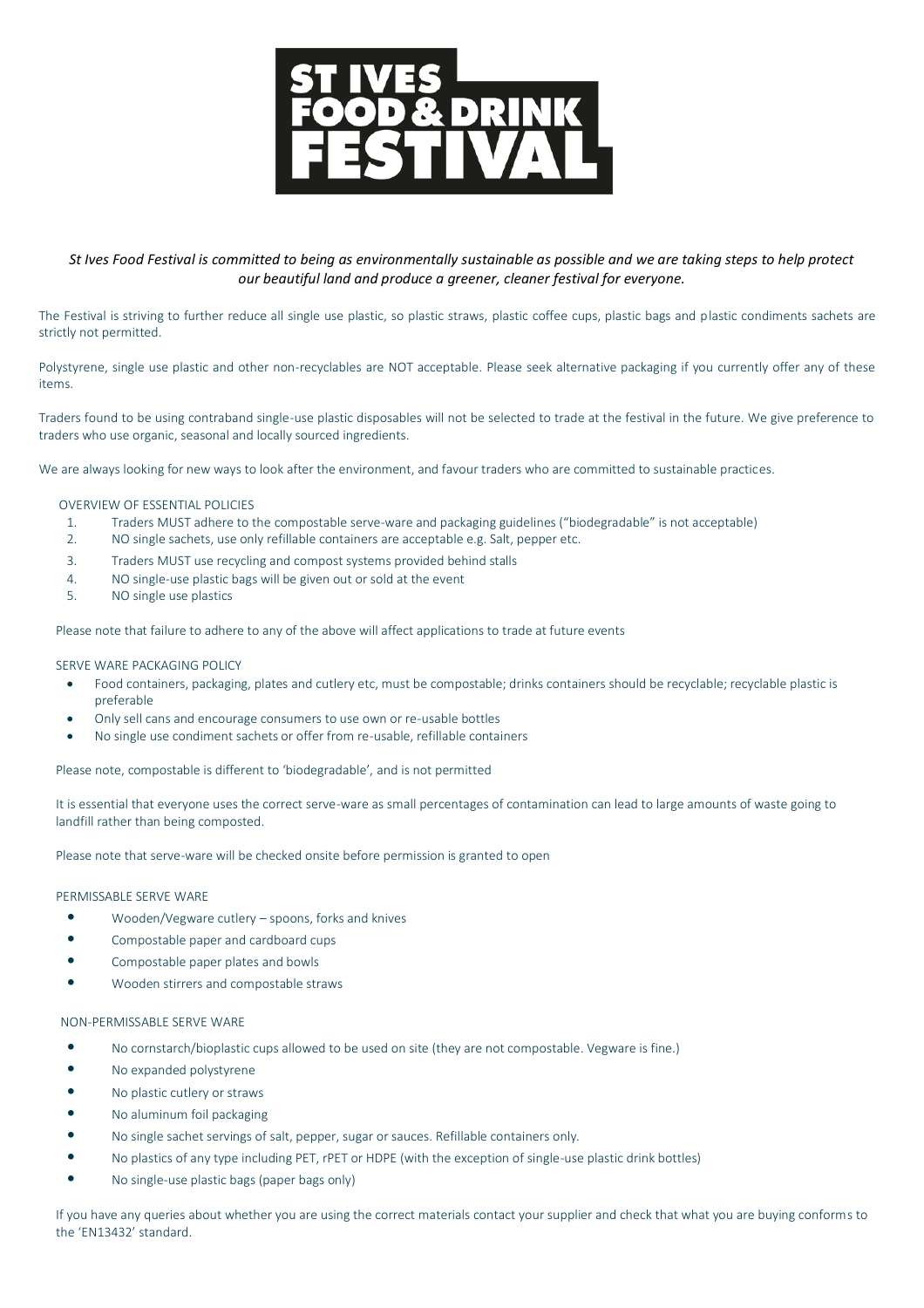# PACKAGING POLICY

Packaging should be kept to a minimum and consist of only compostable or the following approved recyclable materials:

- Plastics: PET, RPET, HDPE
- Uncoated\* cards and plastics (starch-based compostable coatings are permissible)

# FOOD SOURCING POLICY

The Great Bath Feast is committed to responsible food sourcing such as reducing travel miles, environment impacts and maintaining welfare standards, and managing our operations sustainably. As a trader you play a crucial role. We recognise that sourcing decisions affect margins, but we hope you will make every effort to source sustainably.

- Menus should be based on seasonable British and local produce where possible. Required items not available locally should be grown within Europe
- Preferably all tea, coffee, hot chocolate, sugar and bananas certified Fair Trade
- Cleaning products must be non-toxic, biodegradable or environmentally friendly wherever possible within food hygiene guidelines.

# RECYCLING SYSTEMS

We have ambitious recycling targets and we aim to dramatically reduce our waste to landfill in 2021. This requires separating all of our waste streams onsite. We realise it can be difficult as each festival you attend may have a different system. Because of this we aim to be very clear about what we expect, and the Green Team manager and Waste Management representatives will be around throughout the event to offer support.

| <b>TYPE OF WASTE</b>                                            | <b>HOW TO RECYCLE</b>                                                                                                                                                                                                                                                                                 |
|-----------------------------------------------------------------|-------------------------------------------------------------------------------------------------------------------------------------------------------------------------------------------------------------------------------------------------------------------------------------------------------|
| Dry mixed recyclables: Plastic, cans, tins                      | - Please only use clear bin liners for mixed dry recyclables.<br>- Please rinse any food residue off of plastics/cans/tins<br>You will have access to a DRY MIXED RECYCLING bin behind each cluster<br>of stalls or individual stalls, this will be emptied by the onsite waste<br>management company |
| Cardboard                                                       | - Please break down/fold boxes.<br>You will have access to a DRY MIXED RECYCLING bin behind each cluster<br>of stalls or individual stalls, this will be emptied by the onsite waste<br>management company                                                                                            |
| Glass                                                           | - Please rinse any food residue off of glass<br>You will have access to a GLASS bin behind each cluster of stalls or<br>individual stalls, this will be emptied by the onsite waste management<br>company                                                                                             |
| Food waste, compostable serve-ware and<br>compostable packaging | Please bring your own temporary container/bin; these can be<br>decanted into COMPOST bins behind each cluster of stalls or<br>individual stalls. Plastic liners are not to be used.                                                                                                                   |
| Cooking oils/fats                                               | Please store used oils and fats in your original container or own container<br>with lid on, then dispose of in the OIL WASTE bin behind each cluster of<br>stalls. IF there is a waste drum for Oil please decant oil into this.                                                                      |
| Cigarette Waste                                                 | All cigarette butts must be disposed of into cigarette butt bins<br>provided, butt pouches or into general waste bins once extinguished.                                                                                                                                                              |